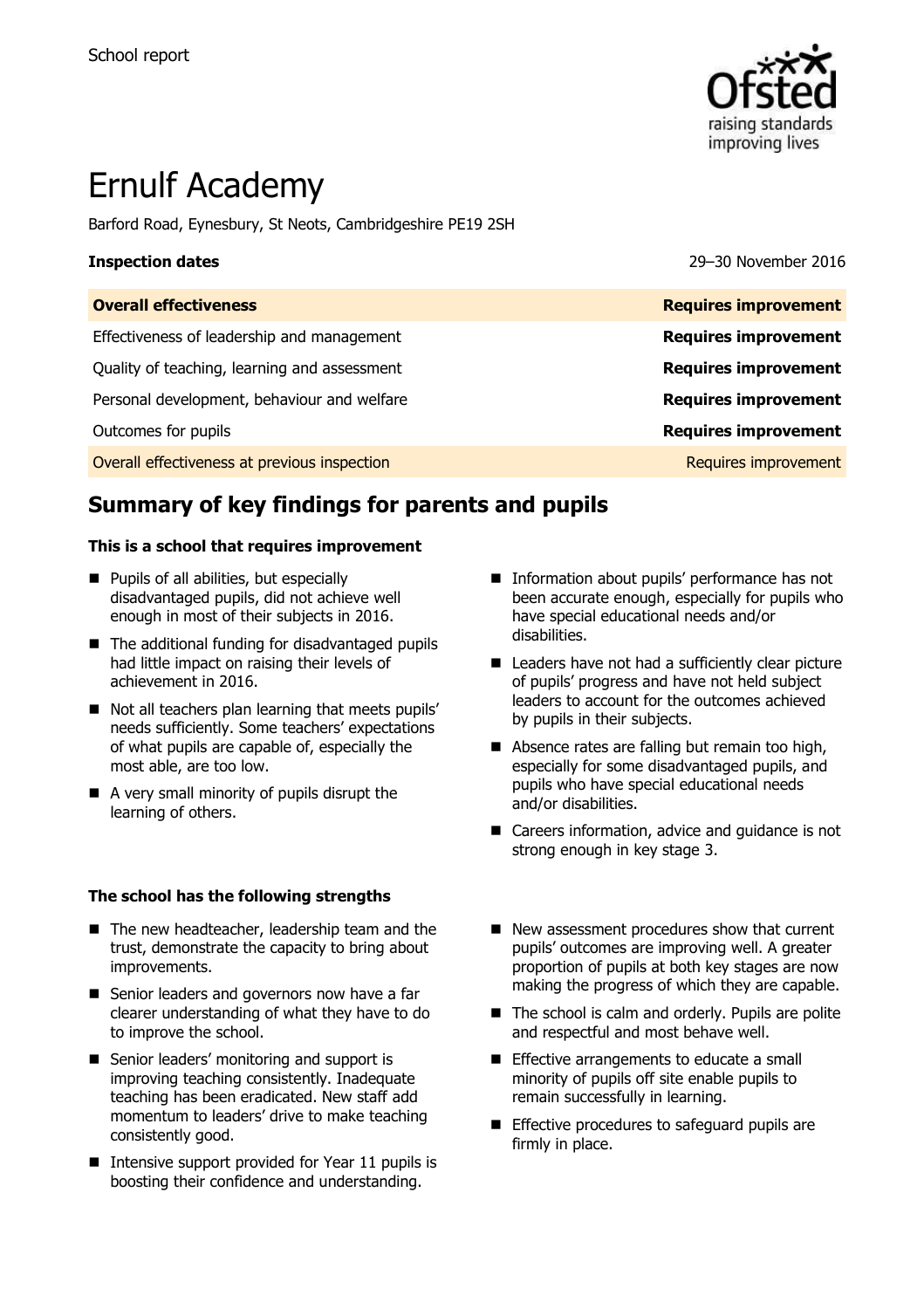

# **Full report**

### **What does the school need to do to improve further?**

- Improve the quality of teaching so it is consistently good by:
	- ensuring that teachers plan learning that meets the needs of pupils sufficiently
	- strengthening pupils' literacy skills, especially in key stage 3
	- eradicating low-level disruption from a small minority of pupils
	- checking pupils' work regularly to make sure pupils are working hard enough and understand the topics they are studying.
- Improve pupils' progress and attainment across the school by:
	- accelerating pupils' progress from their various starting points; most notably disadvantaged pupils, and those who have special educational needs and/or disabilities
	- raising teachers' expectations of what pupils are capable of, especially the most able pupils, to increase the proportion of pupils achieving the highest grades
	- extending the range of vocational courses available to meet pupils' needs
	- making good use of the new assessment systems to check progress, highlight underperformance and provide effective targeted support.
- Improve the quality of leadership and management by:
	- extending the careers information, advice and guidance to include pupils across both key stages
	- making sure that all leaders, including leaders of the core subjects and special educational needs, are held properly accountable for pupils' outcomes in their areas of responsibility
	- ensuring that the new systems for recording pupils' performance give an accurate picture of pupils' progress over time
	- securing sustained improvement in attendance, especially for disadvantaged pupils, and those who have special educational needs and/or disabilities.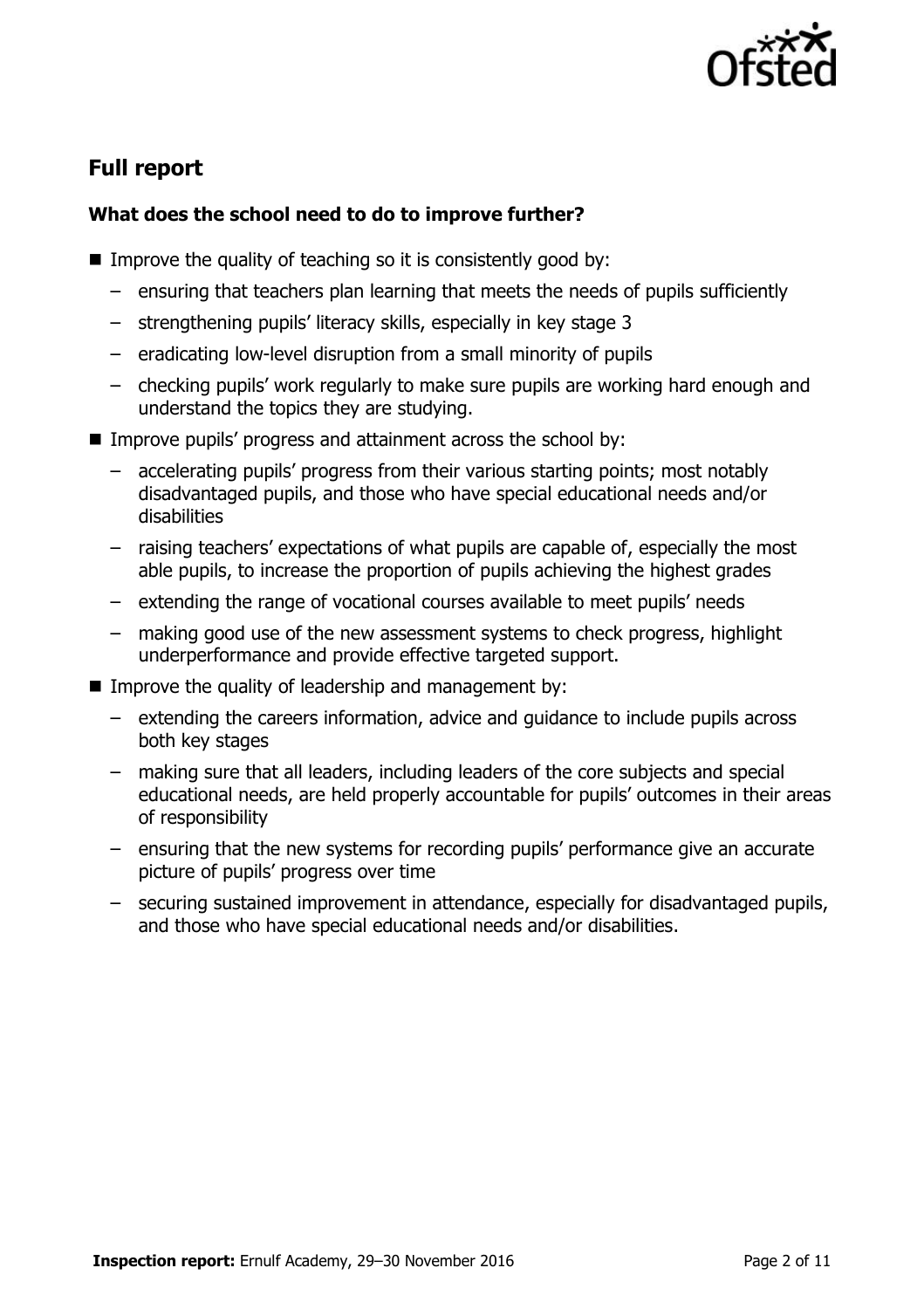

# **Inspection judgements**

### **Effectiveness of leadership and management Requires improvement**

- Since the previous inspection, a legacy of weak teaching and recruitment difficulties has prevented some pupils from achieving well enough. In addition, leaders' actions to hold staff to account for pupils' outcomes have not been robust enough.
- New lines of accountability, improved assessment systems and new ways of recording and tracking progress are now starting to make a difference to the quality of teaching and pupils' outcomes. It is still too soon to judge the full impact of the changes. Nevertheless, teachers' performance management is now focused more strongly on pupils' progress, including that of disadvantaged pupils.
- **Predictions of pupils' performance in some subjects last year were overly generous and** did not give leaders an accurate picture of where pupils were falling behind, and limited the effectiveness of interventions and support. Assessment procedures have improved and teachers are becoming more accurate in their evaluations of pupils' progress but significant discrepancies still exist between subjects.
- New systems for recording information about pupils' performance are checked by senior staff to make sure that records give an accurate picture of pupils' progress over time. Pupils at risk of underachieving are now identified effectively.
- The use of additional funding did not support last year's disadvantaged pupils in Year 11 well enough. Leaders now regularly review the support these pupils receive on an individual basis, and adapt interventions if required. As a result, disadvantaged pupils are making much better progress and are now catching up in some subjects.
- For those pupils in Year 7 who arrive at the school behind in their communication and numeracy skills, the school has provided appropriate targeted support and they are progressing well.
- Senior leaders' views of the strengths and weaknesses of the school are now broadly accurate.
- **Previously, the support provided by the trust has not made enough difference to the** achievement or welfare of pupils. The recent additional capacity the trust provides now gives the support needed to focus on securing improved outcomes for pupils.
- The trust has been effective in addressing the significant recruitment problems in numerous subject areas. Some pupils have had up to 15 different teachers in the core subjects over their five years at the school. The school is now fully staffed in all subjects. There are new subject leaders in English and mathematics, 17 new staff, and a comprehensive restructuring of the pastoral staff and systems.
- **Proven leaders from the trust's partner school are working alongside subject leaders in** a range of subjects to share good practice and promote improvement. This is adding momentum to the school's drive for improvement.
- The curriculum has been changed so that pupils now receive better guidance to follow pathways more suitable to their aspirations and abilities. However, pupils with low literacy skills, and those who have special educational needs and/or disabilities, are not yet provided with a curriculum that will allow them to achieve higher standards in the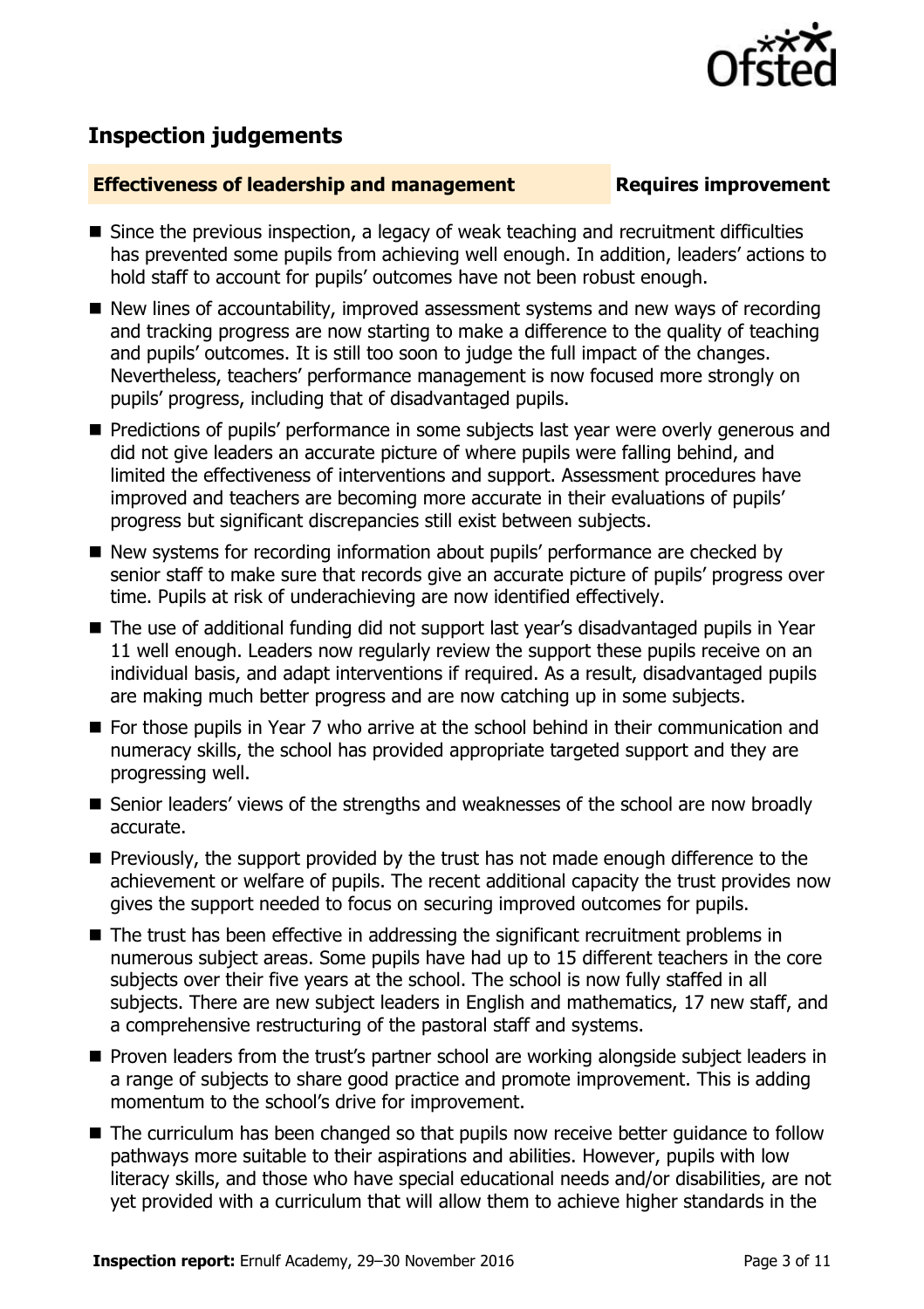

future. Leaders' plans sensibly include extending the range of vocational courses.

- Leaders have introduced regular training for teachers to meet the priorities in the school improvement plan. Staff access trust-wide support through coaching and mentoring programmes, attending trust training days and working with lead practitioners. As a result, teaching is improving.
- Pupils' spiritual, moral, social and cultural awareness is developed well. For example, the 'pause for thought' programme makes pupils reflect on their own experiences, while also considering other people's situations. The 'every child matters' and 'beliefs and ethics' lessons, tutor time and assemblies help pupils develop a clear understanding of British values.
- The strong relationships between staff and pupils help pupils to learn about, and model, mutual respect. The core values programme, alongside some inspirational quotes from the prominent display work, reinforces the importance of tolerance and democracy.

### **Governance of the school**

- By their own admission, governors have not always monitored standards closely enough, or challenged leaders sufficiently. Governors have had insufficient information to ensure that the school uses the pupil premium funding effectively. This is because the school's tracking processes and analysis of interventions has not been precise enough.
- Current processes are far more rigorous, and governors are now able to use information that leaders present to ask pertinent and taxing questions. They are fully aware of, and understand, the work needed to improve the school.
- Specific governors now oversee key areas of the school's performance. Link governors now monitor effectively each aspect of the school's work. Governors monitor standards more effectively and hold leaders to account by asking them to 'prove' it or 'show me'.
- Governors access training from the school, trust and local authority to ensure that their understanding of performance measures and current guidance is up to date. The local governing body has an effective working relationship with the trust.

### **Safeguarding**

- The arrangements for safeguarding are effective.
- Governors monitor that all required checks are carried out to ensure that staff are suitable to work with children, and make good use of the training received to do this job well.
- Safeguarding arrangements have been reviewed and updated appropriately by a senior leader to check that the school's procedures are suitably robust and that they are effective in protecting children from harm.
- A team of designated leaders ensures that records of safeguarding incidents and disclosures are maintained. They acknowledge that some of these records need better oversight to check that the support put in place to protect pupils remains effective.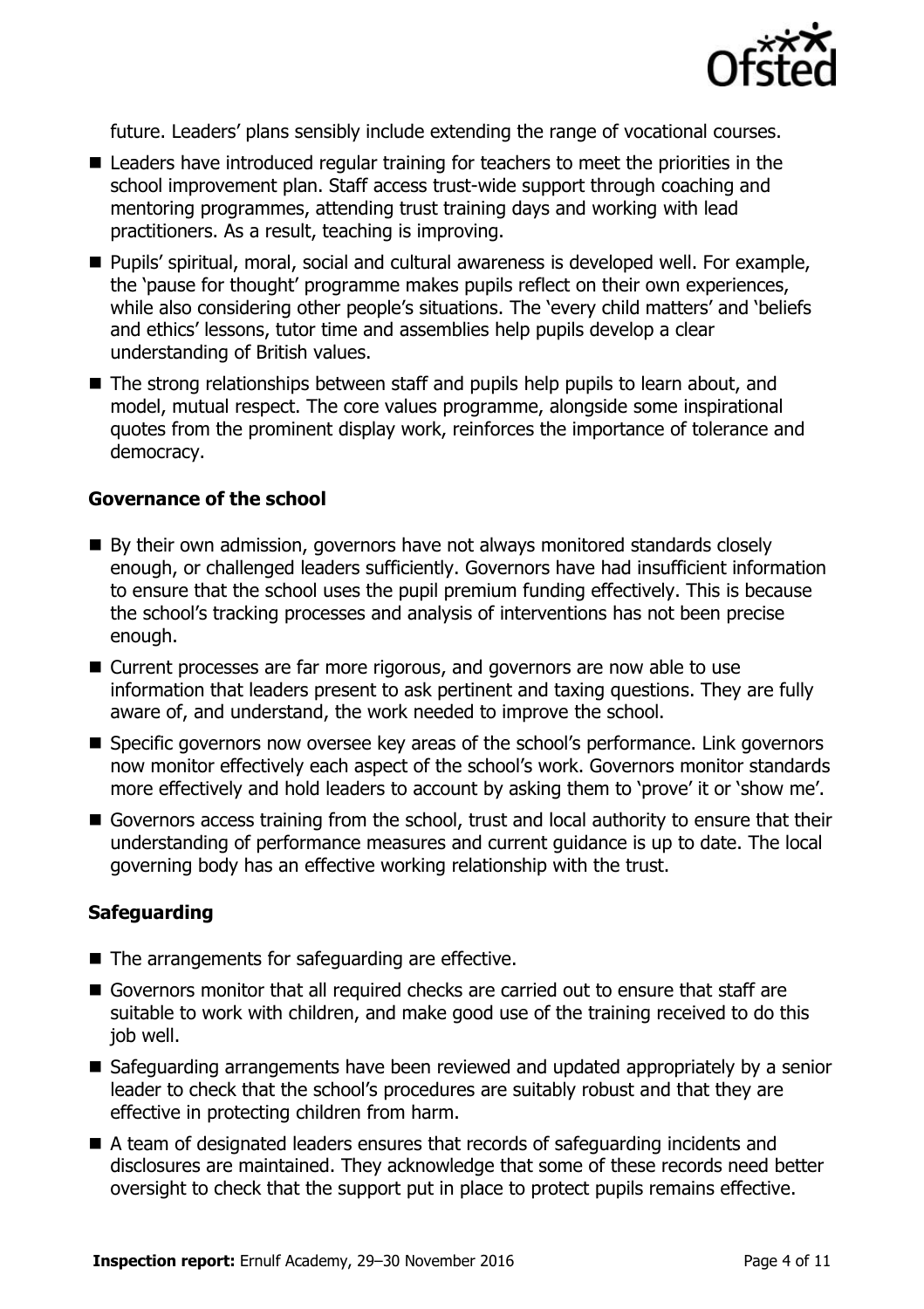

**Pupils say they feel safe and are shown how to keep safe, including when using social** media. They are taught about the risks attached to extremism and radicalisation.

### **Quality of teaching, learning and assessment Requires improvement**

- Teachers' expectations are not consistently high enough across all subjects. This is evident in the presentation of pupils' work, its quality and the quantity of work expected from pupils in some subjects. Some teachers highlight incomplete work, as required by the school's policy, but then fail to follow this up in subsequent lessons.
- $\blacksquare$  Some teachers spend too much time reinforcing material that pupils already know. Pupils told inspectors that some work is too easy and inspectors agree that this means that pupils do not make the progress of which they are capable.
- Teachers in some subjects do not develop pupils' literacy skills sufficiently. Not all teachers correct pupils' work in line with the guidance provided. Pupils then find it difficult to understand work and some become distracted, leading to low-level disruption. Similarly, teachers do not check regularly enough whether pupils understand what to do or if they are working hard enough.
- The teaching for pupils who have special educational needs and/or disabilities is not consistently effective; for example, teaching assistants are not always deployed effectively.
- Where learning is most effective, teachers have consistently high expectations of pupils; relationships between teachers and pupils are productive, without being oppressive; and teachers probe pupils' understanding and push pupils to achieve more. This was seen in a Year 10 English lesson, where pupils were guided very clearly on how to develop paragraph structures.
- $\blacksquare$  Some teachers use feedback well to help pupils improve their work. For example, pupils' folders in media show that the assessment of pupils' progress was incisive and helpful in encouraging pupils to enhance the quality of their work.

### **Personal development, behaviour and welfare Fig. 2.1 Requires improvement**

### **Personal development and welfare**

- The school's work to promote pupils' personal development and welfare requires improvement.
- The persistent absence rates of some groups, especially disadvantaged pupils, and those who have special educational needs and/or disabilities, have been too high. Consequently, the pupils have achieved lower outcomes than their peers. Although all staff now challenge parents and pupils more effectively about poor attendance, senior leaders agree that more robust monitoring is still needed in some longstanding, difficult cases.
- Current records show that attendance is improving and approaching the national average. This reflects the work that leaders have done to reinforce the importance of attendance. The clear message to pupils that 'days off cost good grades' highlights the impact of poor attendance on progress. Pupils are now very aware of the need to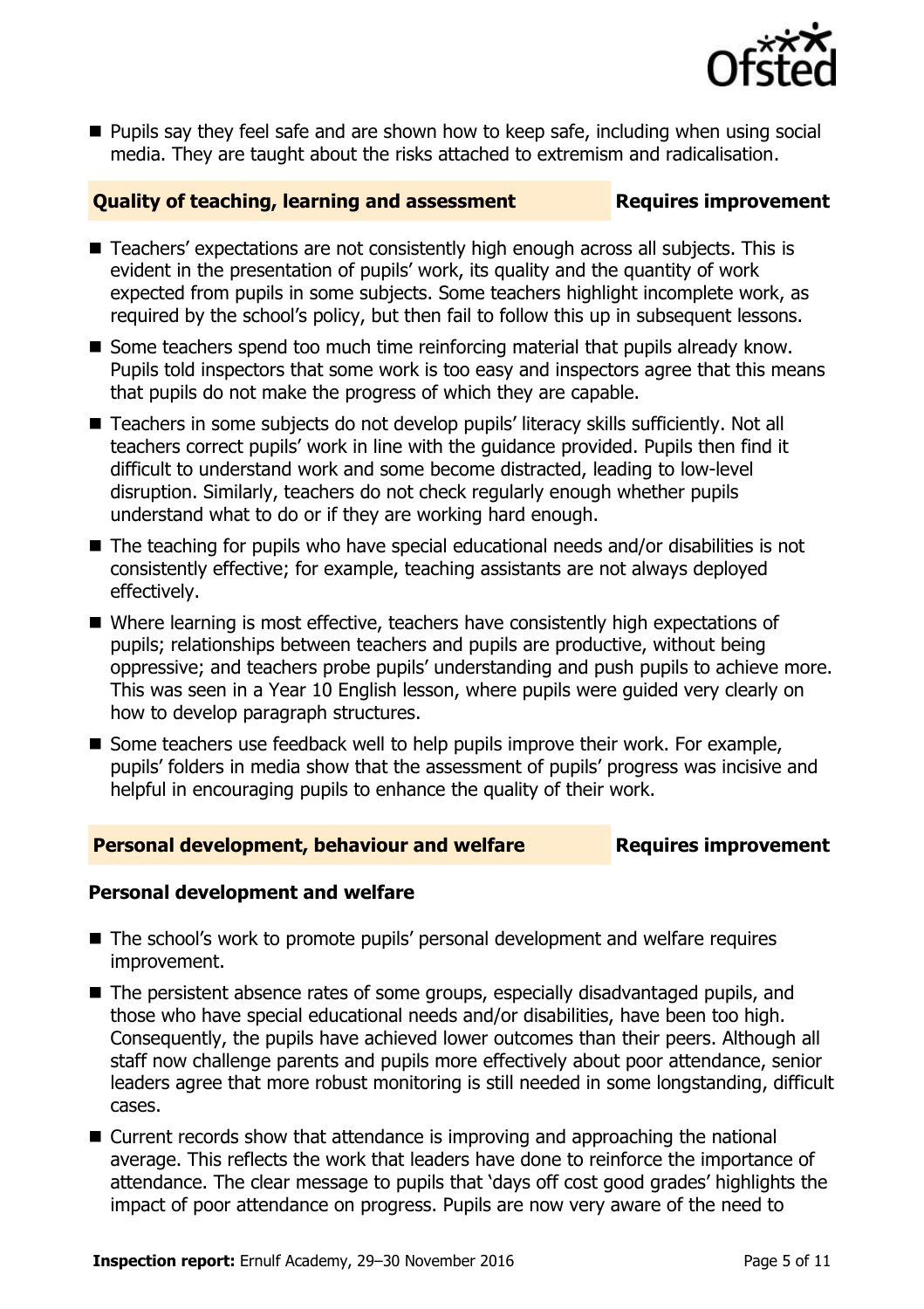

attend school every day.

- Ten pupils from Year 11 were educated off-site at Prospect House last year. This provision helps pupils to re-engage in learning. While the school monitors the progress of the pupils, the lack of any baseline assessment makes it difficult for leaders to show the full picture of progress over time. This year, all of these pupils successfully progressed into further education, training or employment.
- Pupils access a range of information about social inequality, cultural diversity and humanity. Pupils understand what it is to be a good citizen. They put their learning into practice through their fundraising activities, such as for Children in Need and the school's Christmas Box appeal. Year 11 pupils planned and delivered their own assembly, so that others could develop a greater awareness about people with mental health issues.
- A wide range of extra-curricular activities and trips, including some to Borneo and Tanzania, help to increase pupils' cultural development.
- The school works hard to ensure that pupils feel looked after and cared for. Pupils say that: 'The school works hard to make sure everyone is okay. We talk about differences and accept them. We treat others with respect and care.'
- Leaders ensure that pupils receive impartial careers advice in Year 11 and the programme has been developed so that pupils now receive more individualised support to help them make informed choices when they leave. This includes a greater awareness of the academic, vocational and apprenticeship routes. The newly established team has plans in place to improve provision further by rolling out the programme to include both key stages, but the provision for current pupils in Years 7 to 10 is not strong enough.

### **Behaviour**

- The behaviour of pupils requires improvement.
- **Poor behaviour is not challenged consistently well. In a few classes, pupils do not** follow instructions and talk while the teacher gives out information. Pupils are clear that behaviour in lessons has improved, however, and they say that most pupils now behave appropriately in their lessons.
- **Pupils stated that there are still some inconsistencies in behaviour between subjects,** more noticeably when their regular teacher is not there, but these inconsistencies are decreasing. Pupils said that a small minority of pupils continue to cause some disruption, but most staff deal with this well.
- The headteacher and the trust have prioritised improving pupils' behaviour. This has worked well. Pupils are polite, welcoming and friendly. They readily engage in conversation while queueing quietly and patiently at lunchtime. Most pupils, staff and parents acknowledge the positive changes in behaviour that have taken place over the last 18 months.
- $\blacksquare$  Pupils move around the site in a calm and orderly way. They open doors for visitors, and most move swiftly between lessons and are punctual. The number of referrals for poor behaviour to the school's exclusion room is falling, but remains too high.
- **Pupils are proud to be part of the school. Pupils enjoy the competitive elements and**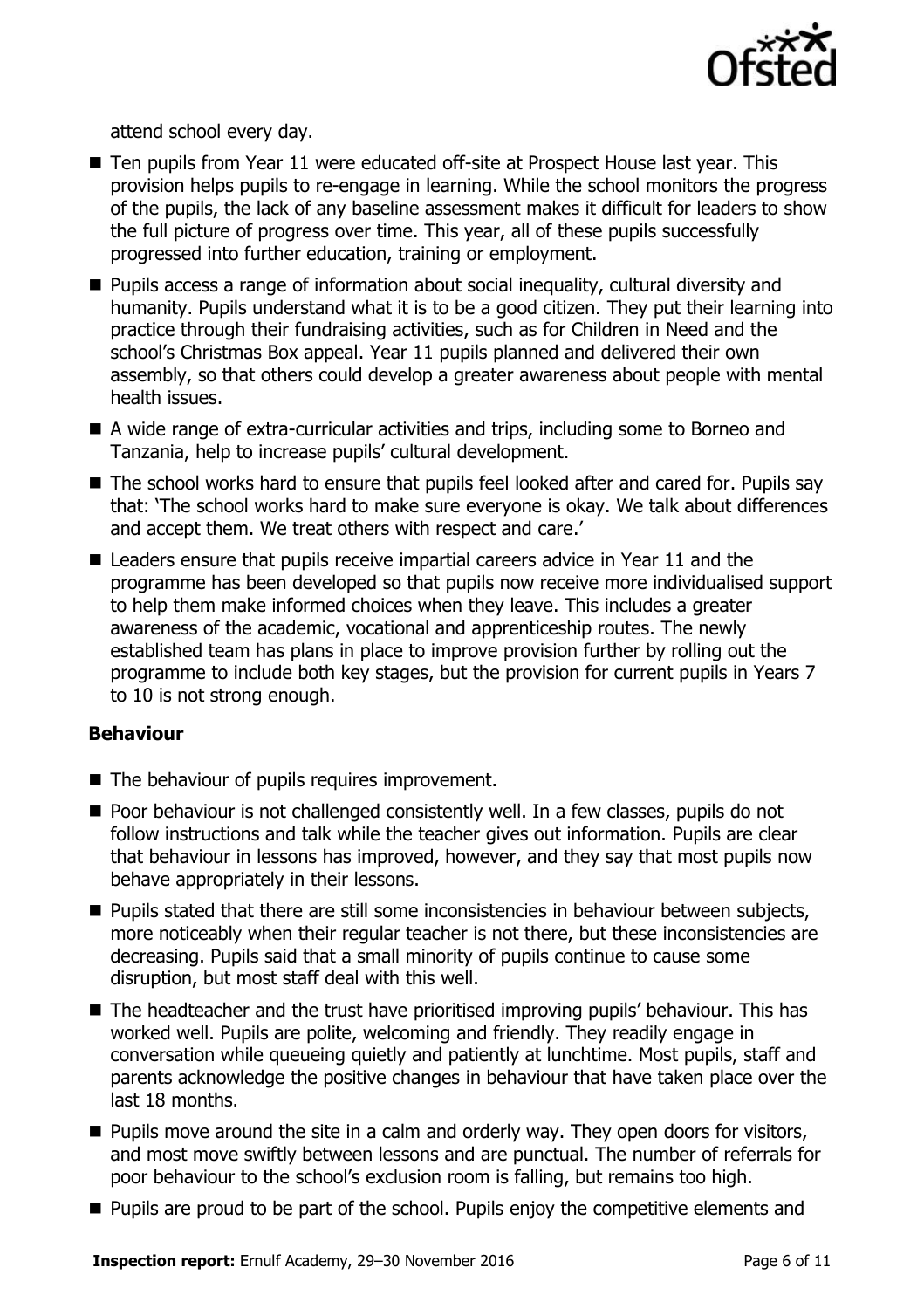

sense of community that the heads of house and key stage leaders have created.

### **Outcomes for pupils Requires improvement**

- On entry to the school, standards in reading, writing and mathematics are well below the national average. In 2016, pupils did not make consistently good progress by the end of key stage 4. Year 11 pupils made significantly less progress in a range of subjects than other pupils did nationally. However, a far greater proportion of current pupils at both key stages are now making the progress of which they are capable.
- The progress of disadvantaged pupils, including those who are most able, is not consistently good. While outcomes for disadvantaged pupils are improving for current pupils, leaders' use of the additional funding has not helped pupils from previous years to achieve the grades of which they are capable. The monitoring of the pupils' progress is now being more effectively coordinated. Early indications suggest that this closer monitoring, alongside leaders' more effective evaluation of the impact of the support these pupils receive, is having a positive impact. Current pupils' performance shows that disadvantaged pupils are making better progress in English, mathematics and science across most year groups.
- Pupils' attainment across a broad range of subjects is low, but improving. In 2015/16, 45% of Year 11 pupils attained at least a C grade in English and mathematics, 17% lower than the national average. A legacy of poor teaching and staffing difficulties has been the root cause for the underachievement. However, current assessment information shows significant improvement in pupils' attainment in all year groups.
- The school's performance information for pupils currently in Year 11 shows improving trends for all groups. Leaders' tracking of pupils' attendance at the intensive support sessions provided for Year 11 pupils during 'period 6' is making a difference. Pupils said that the support improves their understanding, helps them to learn more effectively and boosts their confidence.
- Leaders use the additional catch-up funding effectively. Pupils receive good one-to-one support, and use a range of literacy and numeracy programmes. There have been some significant improvements in how well pupils read. The improvements in pupils' numeracy skills are less strong, but leaders have acted decisively. They have reviewed the provision and made new arrangements to provide better support.
- The school has worked hard to build pupils' enjoyment and ability in reading. A wellstocked and well-used library offers a friendly environment for pupils in which to relax and read. Tutor-group time gives pupils the opportunity for silent reading, and pupils make good use of the book boxes, completing reviews on the bookmarks provided. Displays such as 'the reading game' highlight the enjoyment reading can give, and recommended texts, such as the Carnegie Greenaway Books 2016, encourage pupils to challenge themselves.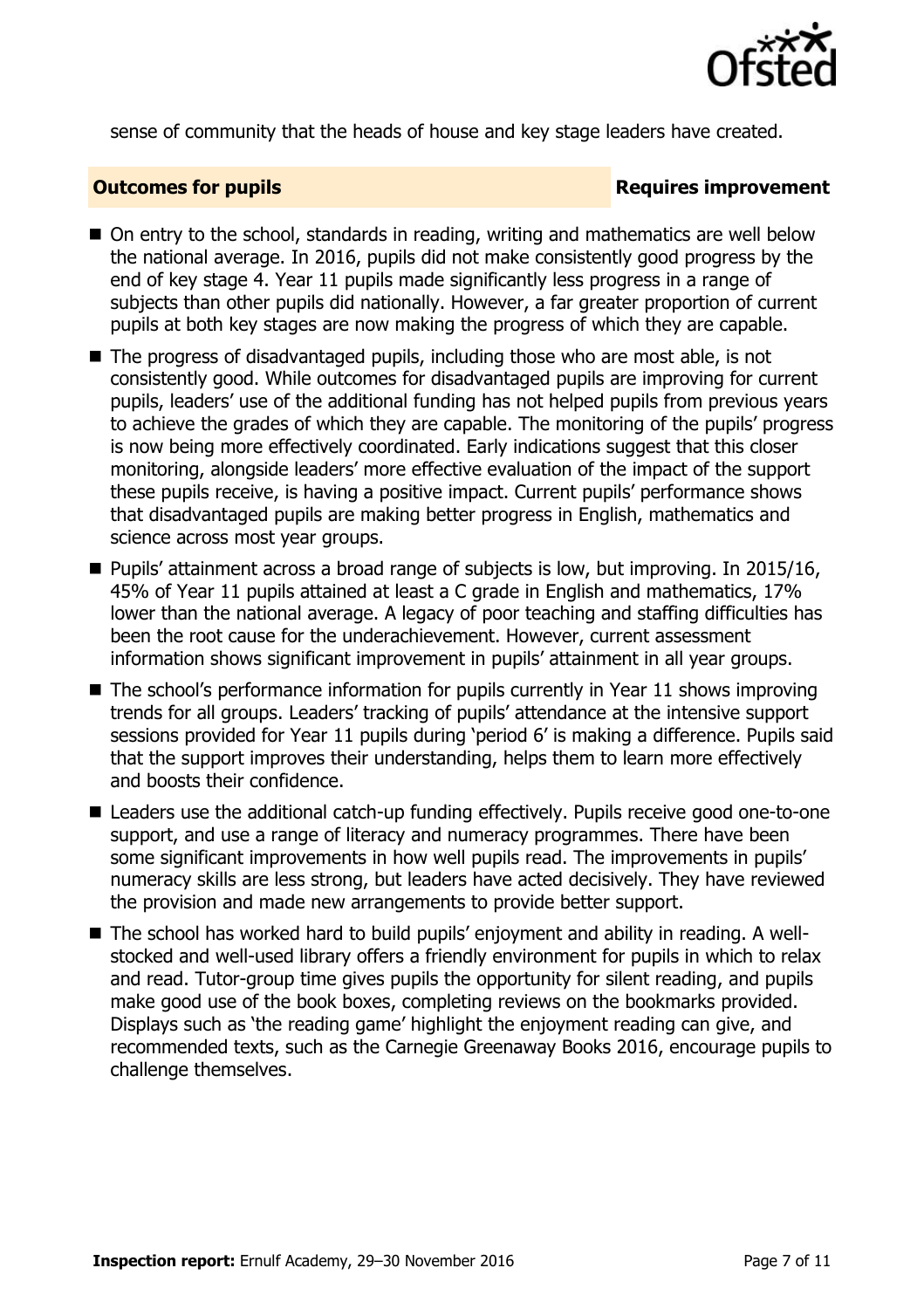

# **School details**

| Unique reference number | 137187         |
|-------------------------|----------------|
| Local authority         | Cambridgeshire |
| Inspection number       | 10021791       |

This inspection of the school was carried out under section 5 of the Education Act 2005.

| Type of school                      | Secondary                  |
|-------------------------------------|----------------------------|
| School category                     | Academy converter          |
| Age range of pupils                 | 11 to 18                   |
| Gender of pupils                    | Mixed                      |
| Number of pupils on the school roll | 548                        |
| Appropriate authority               | The academy trust          |
| Chair                               | Karl Wainwright            |
| <b>Headteacher</b>                  | <b>Tracy Brogan</b>        |
| Telephone number                    | 01480 374748               |
| Website                             | www.ernulf.cambs.sch.uk    |
| <b>Email address</b>                | office@ernulf.cambs.sch.uk |
| Date of previous inspection         | 16-17 December 2014        |

### **Information about this school**

- The school meets requirements on the publication of specified information on its website.
- The school complies with Department for Education guidance on what academies should publish.
- The school converted to become an academy in August 2011. It is part of the St Neots Learning Partnership Trust (SNLP) with Longsands Academy.
- A small proportion of pupils attend alternative provision at Prospect House. The trust runs this off-site provision, with pupils also attending from Longsands Academy. The provision is mainly for pupils who are excluded or are at risk of exclusion.
- The proportion of pupils who have special educational needs and/or disabilities is below the national average.
- The proportion of pupils who have a statement of special educational needs or an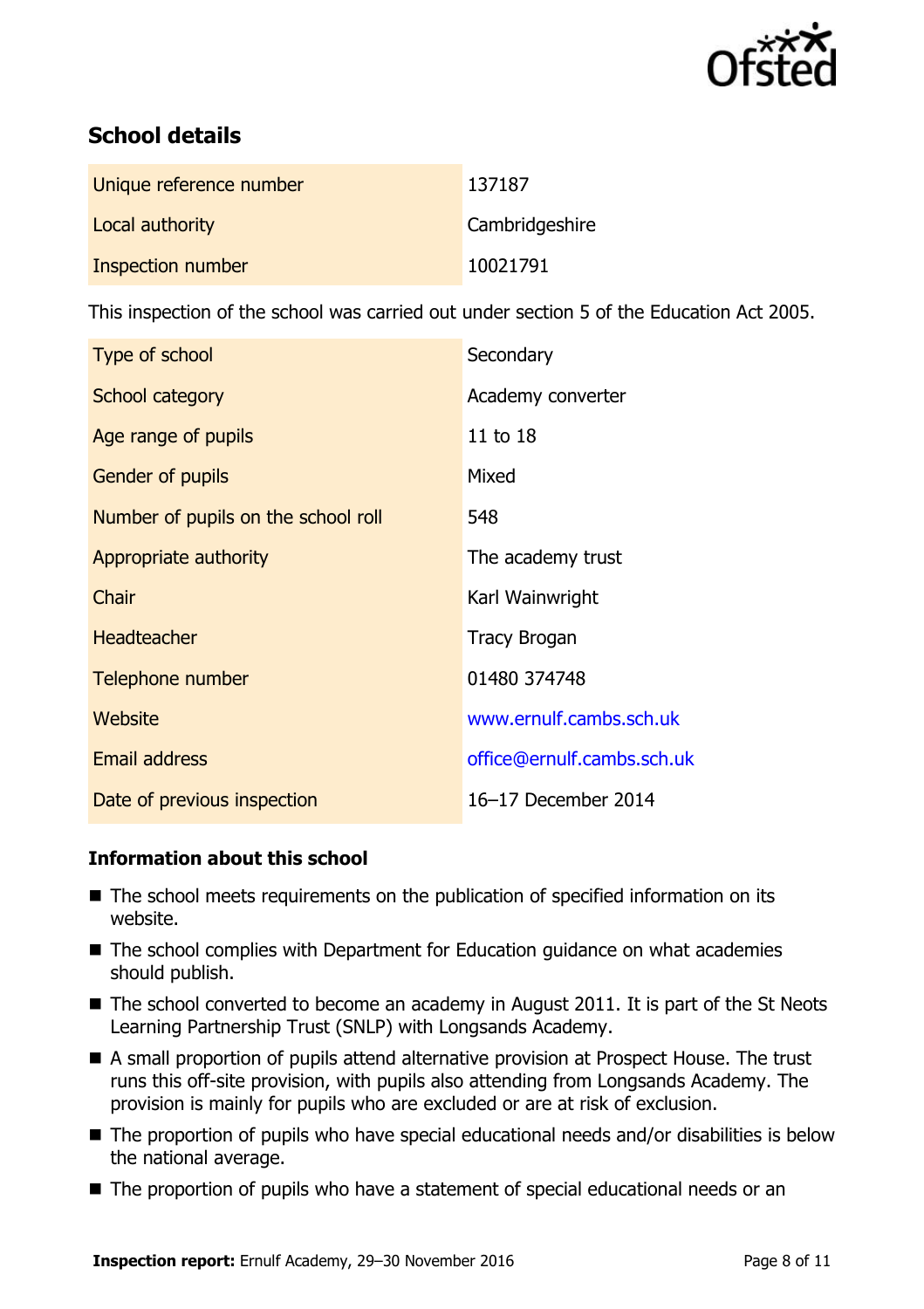

education, health and care plan is above the national average.

- The majority of pupils are White British.
- The proportion of disadvantaged pupils supported by the pupil premium is above the national average.
- The sixth form has been closed temporarily and pupils attend the partner school sixth form at St Neots Sixth Form Centre.
- The school does not meet the government's current floor standards, which set the minimum expectations for pupils' attainment and progress in English and mathematics by the end of Year 11.
- The headteacher has been in post since September 2016.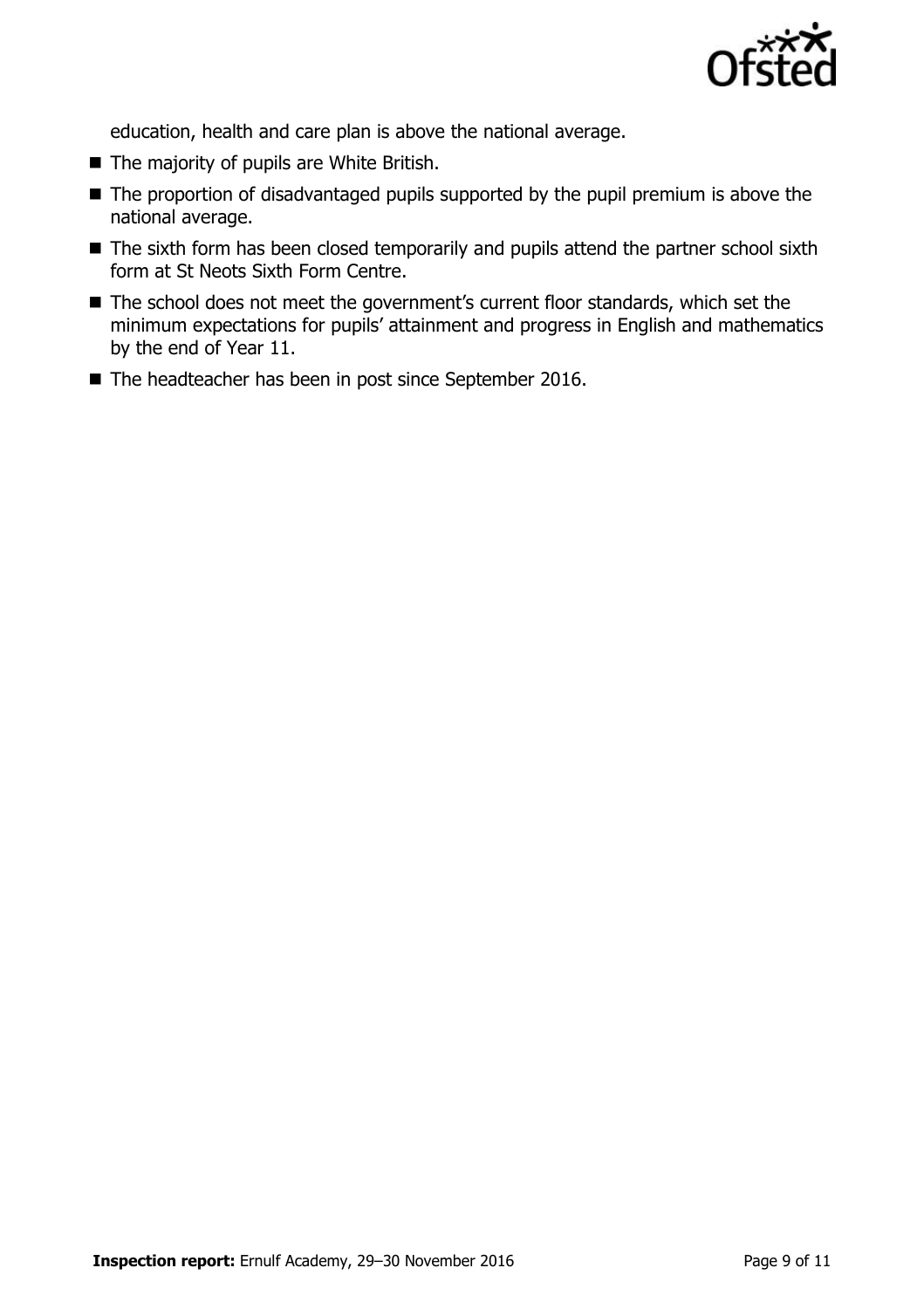

# **Information about this inspection**

- Inspectors scrutinised pupils' work both in and out of lessons. Inspectors observed learning in 20 lessons. They carried out a work scrutiny to assess pupils' progress over time. They undertook a learning walk to observe the quality of pupils' spiritual, moral, social and cultural education.
- Inspectors held meetings with senior and middle leaders, the chief executive officer of the trust, recently qualified teachers, three members of the governing body and two groups of pupils.
- Inspectors looked at the safeguarding and child protection policy and procedures, and risk assessments.
- Documents scrutinised included self-evaluation and improvement planning, minutes of governors' and trust meetings, and records of pupils' behaviour and attendance.
- Although the school's age range for pupils is shown as 11 to 18, the school has temporarily closed its sixth form. Post-16 education has not been provided at the school in the last two academic years. Pupils now attend the partner school sixth form at St Neots Sixth Form Centre. As such, this report does not feature a section on the 16 to 19 study programmes.
- Inspectors considered the 34 responses to Ofsted's online questionnaire, Parent View, and 28 free-texts sent by parents and carers, 23 responses to Ofsted's questionnaire for pupils, and 25 responses to Ofsted's questionnaire for staff.

### **Inspection team**

| John Randall, lead inspector | Her Majesty's Inspector |
|------------------------------|-------------------------|
| John Mitcheson               | Her Majesty's Inspector |
| <b>Andy Hemmings</b>         | Ofsted Inspector        |